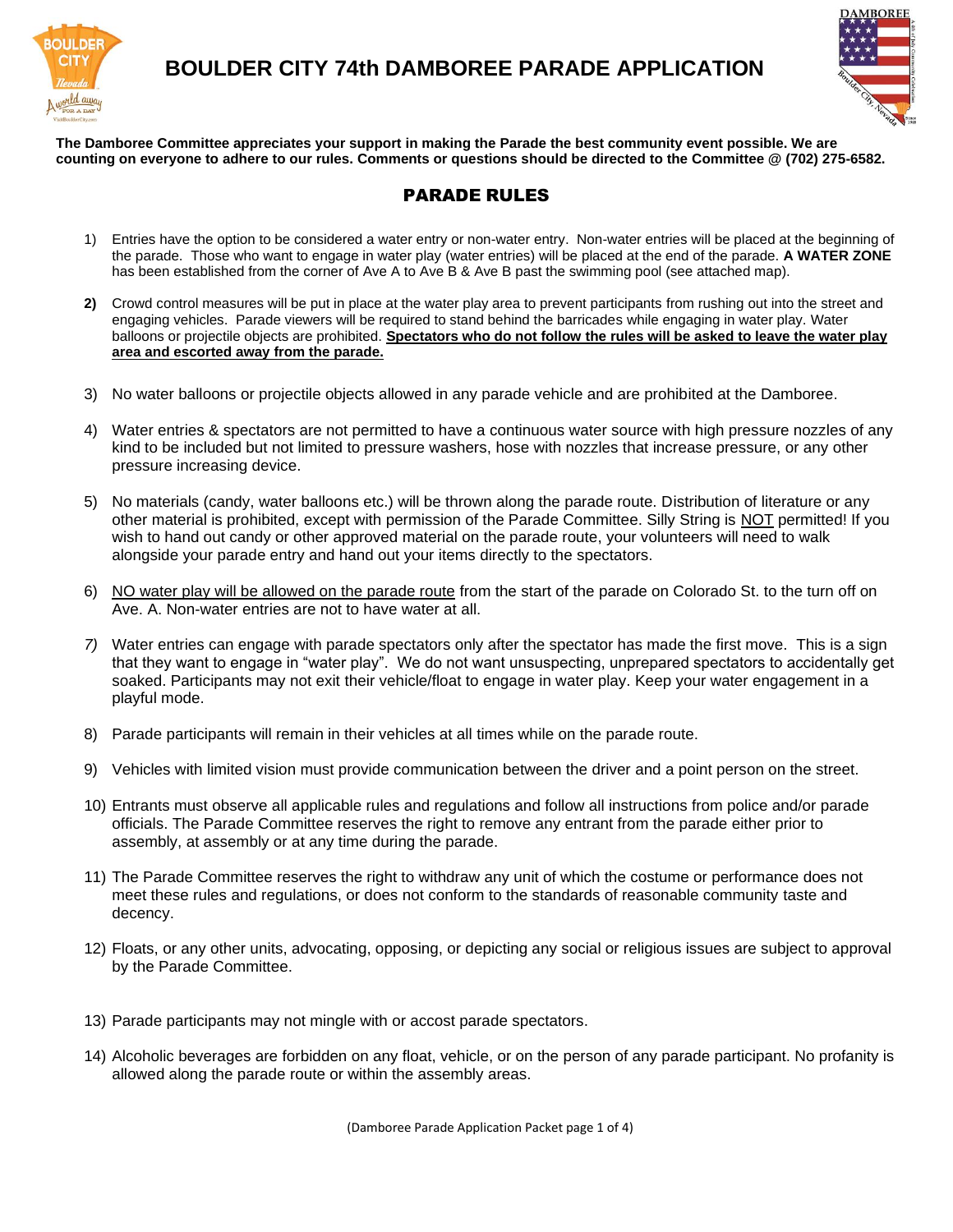- 15) Only forward movement maneuvers are permitted along the parade route. All entrants are required to open or close the gap between units when asked to do so by parade officials.
- 16) All equestrian units or other units with live animals must provide their own cleanup crew. The crews must pick up droppings in the staging area as well as on the parade route. THIS IS A MUST….IF YOU DO NOT HAVE YOUR OWN CLEANUP CREW, YOU WILL NOT BE ALLOWED ON THE PARADE ROUTE.

#### PARADE INFORMATION AND INSTRUCTIONS

Entry forms must be printed or typed with special attention to the entry description. This information is essential for the announcers to correctly describe your entry on the P.A. systems and television. The Parade Chairperson has final approval of your entry category.

Your line-up number will be available at www.bcnv.org Thursday, June 30, 2022. You must provide your own number signs with large, legible numbers, one for each side of your entry, attached or carried, in full view for the benefit of the announcers and the public. You are to indicate that your entry is a non-water or water entry. We cannot stress the importance of arriving on time! The first unit steps out promptly at 9:00 a.m. and **late arrivals must fall in at the rear of the line-up**. All units must maintain a forward movement, keeping about 20 feet between entries. A map of the parade route is provided for you. All entries must provide their own transportation.

WHEN DISPLAYING THE AMERICAN FLAG, PLEASE USE THE GUIDELINES PROVIDED ON THE AMERICAN LEGION'S WEBSITE **[www.legion.org.](http://www.legion.org/)**

To enter the parade please complete the Entry form on page 3 and 4 of this packet.

PLEASE KEEP THESE INSTRUCTIONS FOR YOUR INFORMATION

**Damboree Contact, Barb Agostini, 702-275-6582**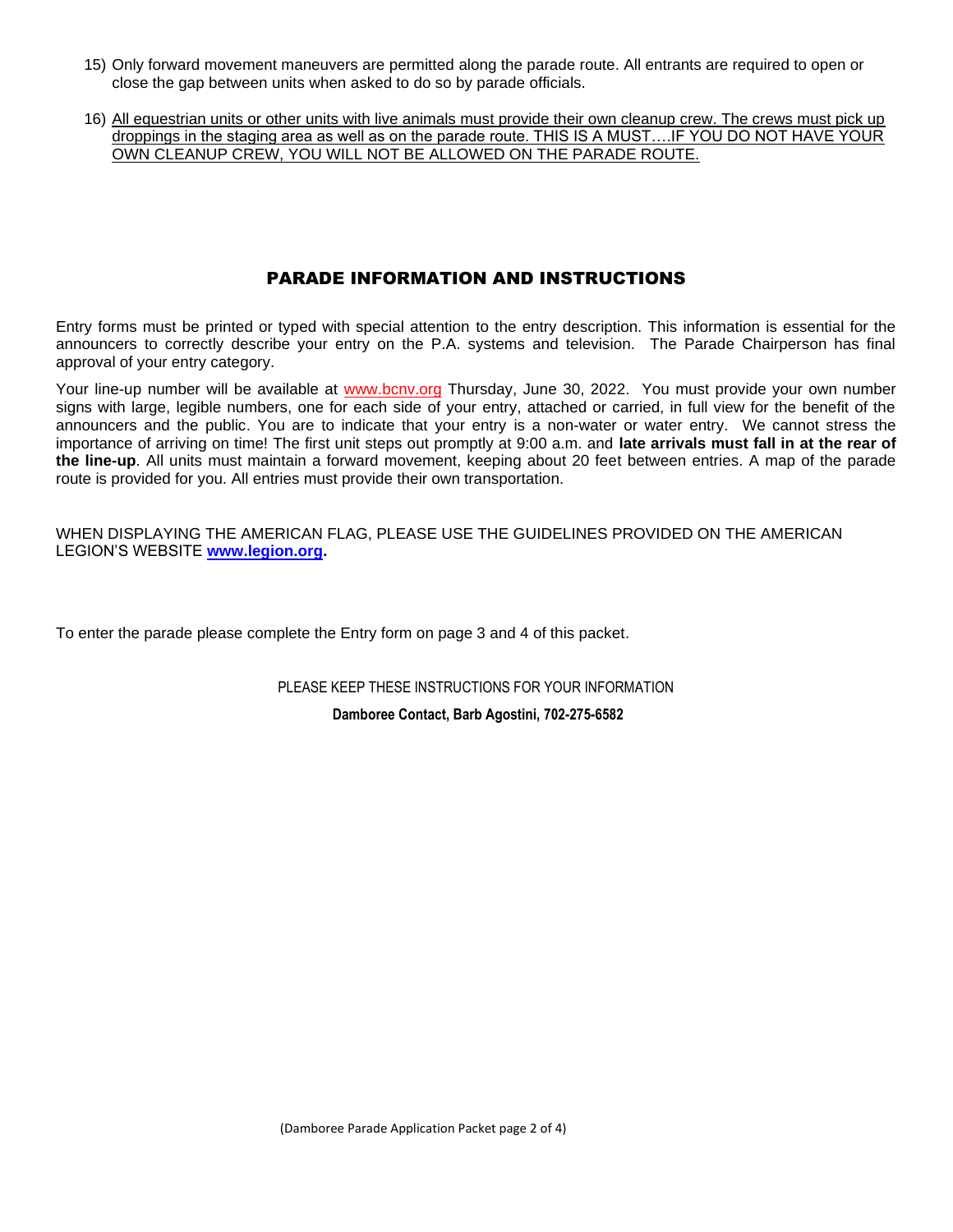



# MONDAY, JULY 4, 2022 - PARADE ENTRY FORM

THEME: Full Blown Fourth

(PLEASE TYPE OR PRINT ALL INFORMATION ON THIS FORM)

| CONTACT PERSON EXAMPLE THE RESERVE THE RESERVE THAT IS A REPORT OF THE RESERVE THAT IS A REPORT OF THE RESERVE THAT IS A REPORT OF THE RESERVE THAT IS A REPORT OF THE RESERVE THAT IS A REPORT OF THE RESERVE THAT IS A REPOR                                                                                                                                                                                                                            |  |  |  |  |
|-----------------------------------------------------------------------------------------------------------------------------------------------------------------------------------------------------------------------------------------------------------------------------------------------------------------------------------------------------------------------------------------------------------------------------------------------------------|--|--|--|--|
| Give a complete narrative about your entry for use by the announcers. If<br>necessary, announcers may condense it.                                                                                                                                                                                                                                                                                                                                        |  |  |  |  |
|                                                                                                                                                                                                                                                                                                                                                                                                                                                           |  |  |  |  |
|                                                                                                                                                                                                                                                                                                                                                                                                                                                           |  |  |  |  |
|                                                                                                                                                                                                                                                                                                                                                                                                                                                           |  |  |  |  |
|                                                                                                                                                                                                                                                                                                                                                                                                                                                           |  |  |  |  |
|                                                                                                                                                                                                                                                                                                                                                                                                                                                           |  |  |  |  |
|                                                                                                                                                                                                                                                                                                                                                                                                                                                           |  |  |  |  |
| \$15- Entries postmarked prior to June 22, 2022                                                                                                                                                                                                                                                                                                                                                                                                           |  |  |  |  |
| <b>VERY IMPORTANT:</b> Give length of space (footage) required _________________ feet                                                                                                                                                                                                                                                                                                                                                                     |  |  |  |  |
| To best place your entry in the parade lineup, please provide the following information:                                                                                                                                                                                                                                                                                                                                                                  |  |  |  |  |
| Water Entry Non-Water Entry                                                                                                                                                                                                                                                                                                                                                                                                                               |  |  |  |  |
| FOR WATER ENTRIES PLEASE USE GOOD BOUNDARIES & HONOR THE REQUEST OF NON-WATER ENTRIES                                                                                                                                                                                                                                                                                                                                                                     |  |  |  |  |
| Participating in water activities during the parade is not encouraged or sanctioned by the City of Boulder City or the<br>Damboree Committee or their agents or representatives. Those who wish to participate in the water zone activities or to<br>watch the parade from within the designated water zone must understand that by doing so they are participating in a<br>potentially hazardous activity and are doing so at their sole peril and risk. |  |  |  |  |

Damboree Parade Application Packet page 3 of 4 (Return to Damboree Committee)